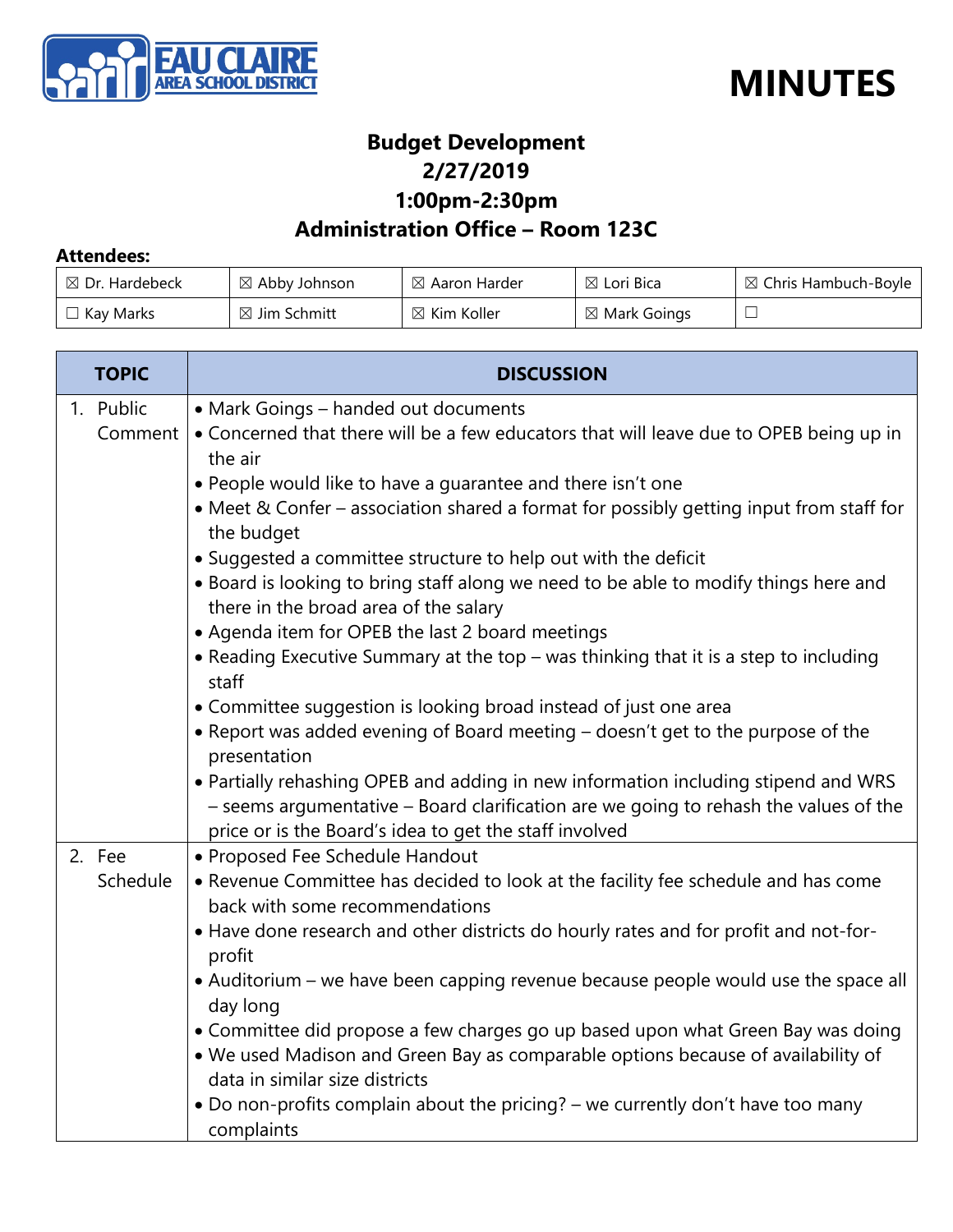|  |                   | <b>AREA SCHOOL DISTRIC</b><br><b>MINUTES</b>                                             |
|--|-------------------|------------------------------------------------------------------------------------------|
|  |                   | . We may see push back from the community based on the hourly rate vs what the old       |
|  |                   | daily rate is                                                                            |
|  |                   | • Wondering if people will stop using our facilities because of new rates                |
|  |                   | . What about University rates and Pablo center rates?                                    |
|  |                   | • Also recommended to charge a daily rate for before and after school childcare          |
|  |                   | • Based decision off of what Madison was doing with their YMCA daycares                  |
|  |                   | • Madison does an in-depth audit at the end of the year to determine how many            |
|  |                   | students for a per child range rate, Revenue committee recommended a flat daily          |
|  |                   | rate                                                                                     |
|  |                   | • These funds will go into Fund 10                                                       |
|  |                   | • Difficult to project the dollars for generic facility use                              |
|  |                   | • Could see a possible \$23-\$24K increase in revenue for the before and after school    |
|  |                   | childcare - we are not currently charging for our space                                  |
|  |                   | • Have not had a conversation with the groups to determine how they feel because         |
|  |                   | they didn't know how they would react and wanted Board approval first                    |
|  |                   | • \$10/day seems okay - would just be per day, not for before and after                  |
|  |                   | • Costs may be passed along to families                                                  |
|  |                   | • \$10 seemed like a good starting point for the District because they are currently     |
|  |                   | paying nothing                                                                           |
|  |                   | • Did look at District provided child care - not sure if the District could do it for    |
|  |                   | cheaper – and then you get into do the funds go into Fund 10 or 80                       |
|  |                   | • CHRIS MOVES TO Accept the recommendation from the Revenue Committee relative           |
|  |                   | to the fee schedule proposal for District spaces                                         |
|  |                   | • RED FLAGS – not an area that some people are experts in – wants to move it along       |
|  |                   | to a bigger conversation to bounce off the community - knows that it is a sensitive      |
|  |                   | area - do people care about the increases?                                               |
|  |                   | • Facilities are a hot topic – there is a lot of energy behind – timing is interesting   |
|  |                   | because of Pablo Center and partnership with the UW – interesting cultural shift for     |
|  |                   | the city - ride the coat tails - rather than saying how do people feel about it but      |
|  |                   | maybe it is saying this is how it is - could work with Facility Use Office - to see what |
|  |                   | is the average length that people are using the rooms - want to look at the day rate     |
|  |                   | • Theater and play coming up – theater has been given to the UW staff for free to use    |
|  |                   | - removing the day rate will impact not for profit and for profit                        |
|  |                   | • Aaron second                                                                           |
|  |                   | • Voted - all in favor                                                                   |
|  | 3. Board          | • Abby's PowerPoint                                                                      |
|  | <b>Priorities</b> | • Board asks – how does this work and things are all coming up at different times        |
|  |                   | • Does Budget Development have guiding principles? - they seem to have help              |
|  |                   | Demo& Trends make hard decisions recently                                                |
|  |                   | • Other Board Committees do have principles                                              |
|  |                   | · District compensation compared to other local area districts                           |
|  |                   | • How do we compare to the other competitors in our area?                                |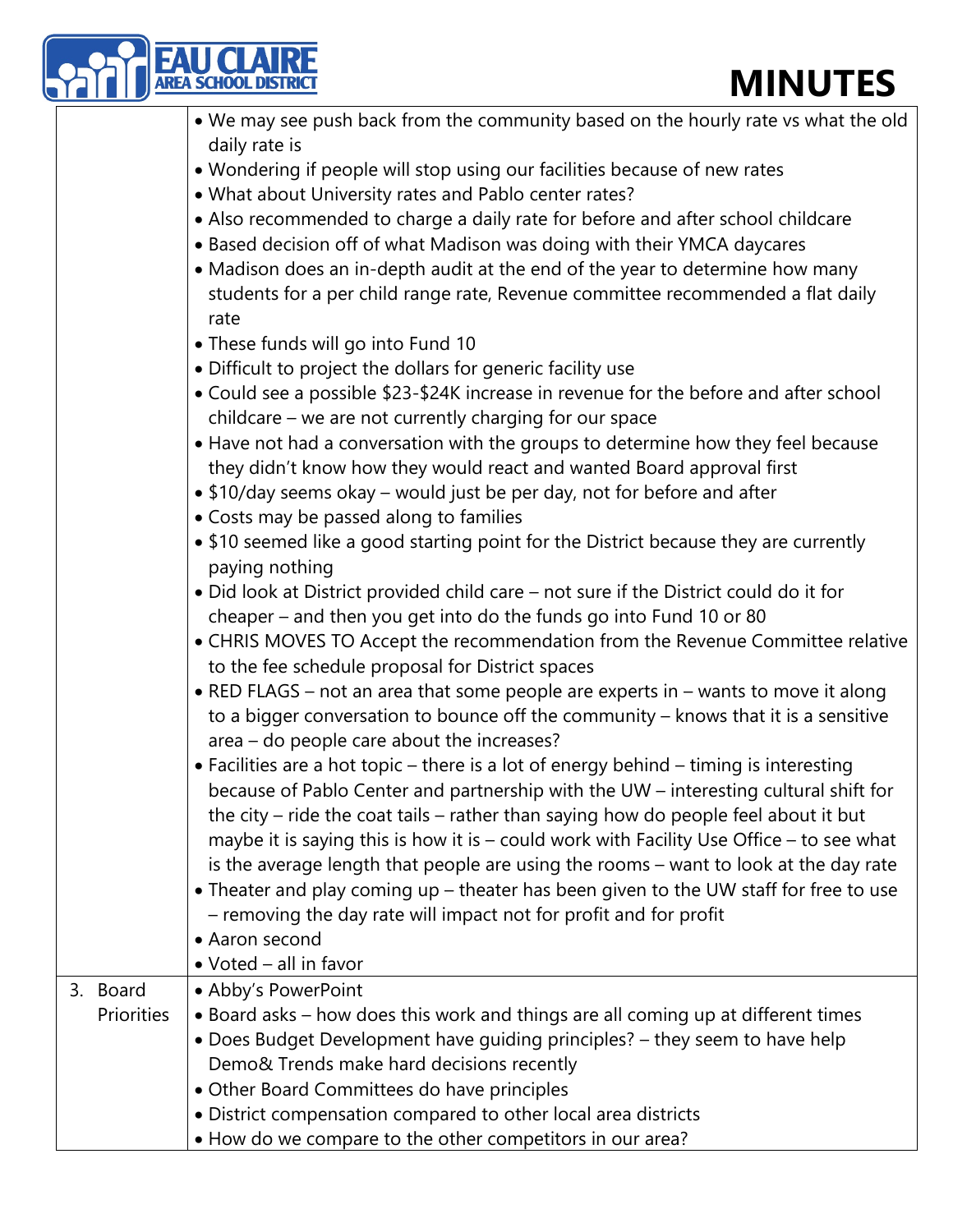| <b>AU CLAIR<br/>REA SCHOOL DISTRI</b> | <b>MINUTES</b>                                                                                                                                                                                                                                                                                     |
|---------------------------------------|----------------------------------------------------------------------------------------------------------------------------------------------------------------------------------------------------------------------------------------------------------------------------------------------------|
|                                       | • We were flat and now we are on the upswing – new compensation schedule has<br>helped with that - hard to predict until we get another few years onto the schedule<br>• Compared to Chippewa – Staff need to lay out their journey on their                                                       |
| salaries/package                      |                                                                                                                                                                                                                                                                                                    |
|                                       | • Our salary schedule is very different than others - other schedules participants have<br>to earn points to move along the schedule                                                                                                                                                               |
| along the schedule                    | • Compensation Committee wanted things to be easy for staff and admin to move                                                                                                                                                                                                                      |
| for each                              | • Chippewa/Altoona vs uswe are very competitive in the base salary schedule<br>• What about the gap group? We have a District full of people who were here through<br>the freeze $-$ a lot of them in the area also had freezes, but aren't sure on how long                                       |
| out there                             | • Should there be some parameters around hiring new people – there was a limit of 3<br>steps, but now it's not there - it is occurring, but maybe not at the perception that is                                                                                                                    |
|                                       | • Could identify specific people that were jumped and for what reason                                                                                                                                                                                                                              |
| the gap group                         | • Would like a computer-generated graph to identify who has been leap frogged for                                                                                                                                                                                                                  |
| who needed to feel included           | • Tried to get lots of different things, but couldn't narrow it down to include everyone                                                                                                                                                                                                           |
| • Compensation equity process         | • All employees were frozen for 7-8 years – everyone thinks they are connected<br>. We did lots of calculations to see where we could go and what we could afford<br>• The Board did say that level movement is important, and we are showing staff that<br>we are moving them along the structure |
| • 2% increase per year                |                                                                                                                                                                                                                                                                                                    |
| bottom of the schedule                | . People at all levels will be getting 2% and at the top is higher than those at the                                                                                                                                                                                                               |
| this went away                        | • People were taking % of their salary to base an increment for extras on base wage -                                                                                                                                                                                                              |
| • Zone freezes vs all freezes?        | • At one point froze to bring up the base wage - people froze voluntarily                                                                                                                                                                                                                          |
| always 2%                             | • Different bands based on market value - disparity on market value because it is                                                                                                                                                                                                                  |
|                                       | • Did bid study on how to get market value – how do we now compare to other<br>districts - what are you looking for?                                                                                                                                                                               |
|                                       | • Comparables - Big Rivers and then top 10                                                                                                                                                                                                                                                         |
| contact from buildings                | • Admin has asked how they can fix other pieces for gap group? There has been                                                                                                                                                                                                                      |
|                                       | • There have been opinions on how much administrators make                                                                                                                                                                                                                                         |
|                                       | • Business Managers – we are in the middle of the salary schedule comparison – some<br>people don't know that the job requirements                                                                                                                                                                 |
|                                       | . Would we ever consider not 2% flat?                                                                                                                                                                                                                                                              |

• Would we ever consider not 2% flat?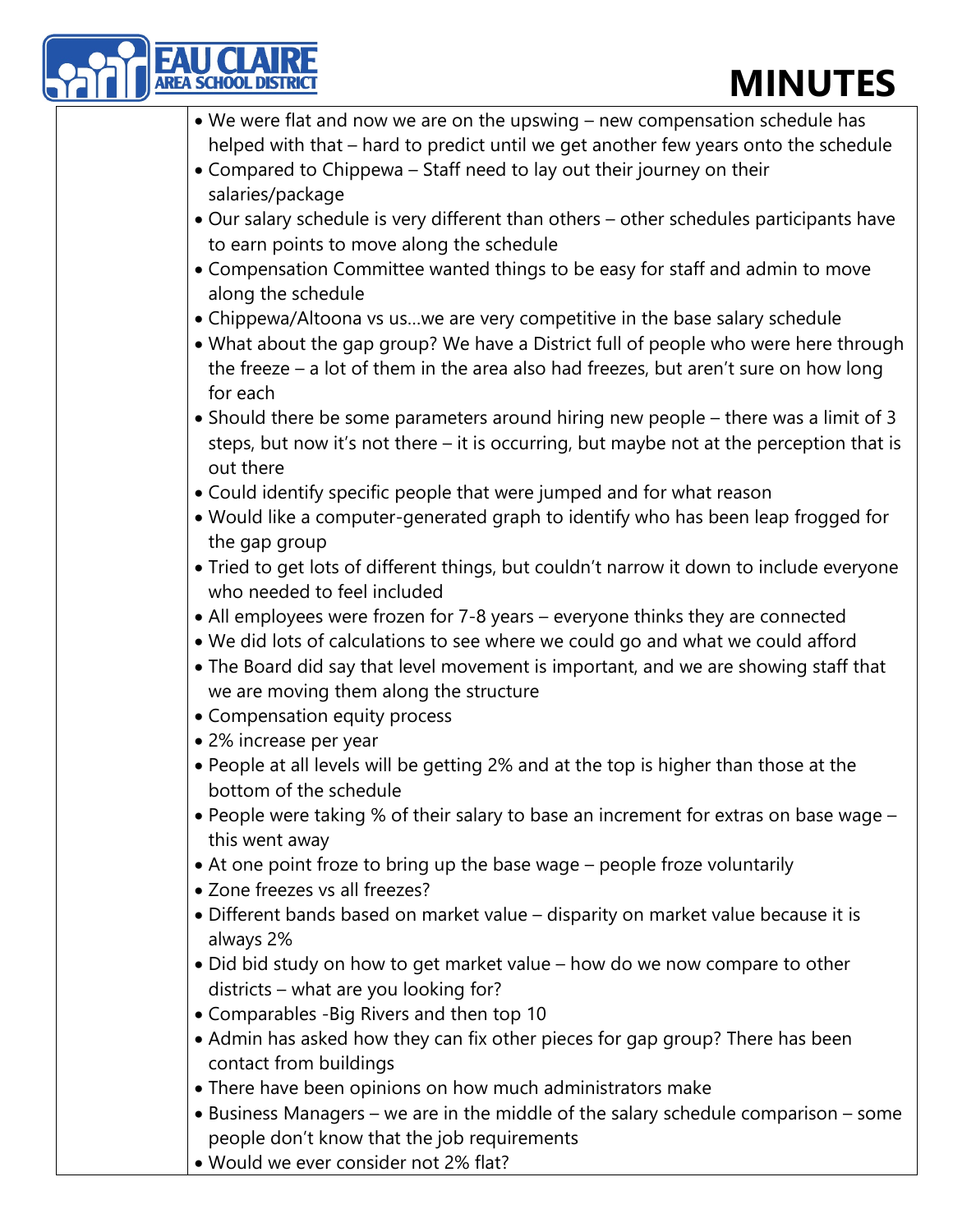- Can we get rid of the misconceptions? this would totally be worth the money
- The market value was difficult to find in education
- In order to get some positions, you have to have a certain degree
- We do have BA and MA on the certified schedule
- STIPEND and WRS in OPEB PowerPoint don't see Abby's notes people have asked what the full benefit is – OPEB is just one piece of the overall picture
- When we compare single, family, employee+ this is a way to identify a benefit to who we hire – we give good benefits regardless of your level
- What does the District owe the employees this provides information to the people asking questions – OPEB is one of the benefits that people receive
- Health care is a USA conversation not just an ECASD conversation but maybe we are getting to a point where we cannot afford all the extras
- We are being transparent giving background was asked for by the community
- On presentation can you combine Single and Employee+ put as one and a range? Pages missing from handout.
- Starting to see uptick in salary and benefits
- Do we want guiding principles?
- Board Priorities and Strategic Plan
- High quality staff is a cost of doing business staff is really guts of our business
- Does staff feel that way?

**AREA SCHOOL DISTRICT** 

- Is it about money or is it about something more?
- Looking at initiatives and decisions the Board is making now we have dual immersion, virtual school, culinary, INDE
- Need information on number of students impacted, what is the cost, what is our staff input, in relation to the budget
- District Middle School study how does this go into all of the other things that are being asked?
- Need a rubric to see how it is relative to spending money that we don't have
- A standard form/consistency of the things they need to tell the Board
- There is no structure to any of this, don't want anyone coming straight to the Board – want it all vetted through the committees – are you with this or not – what ever the committee says is what comes to the Board!
- A committee is not looking from a Board stand point
- Could all this go through one committee like BDC need a committee to put it into the overall plan
- Important to have Board or Admin voice
- How does it tie back to the strategic plan?
- You really can tie any project to the plan unless there are specific guidelines to follow to tie it to the plan
- How can we prioritize the plan?
- We are doing great work to get things ready, but then people need to know the budget
- Where do you get the biggest bang for your buck?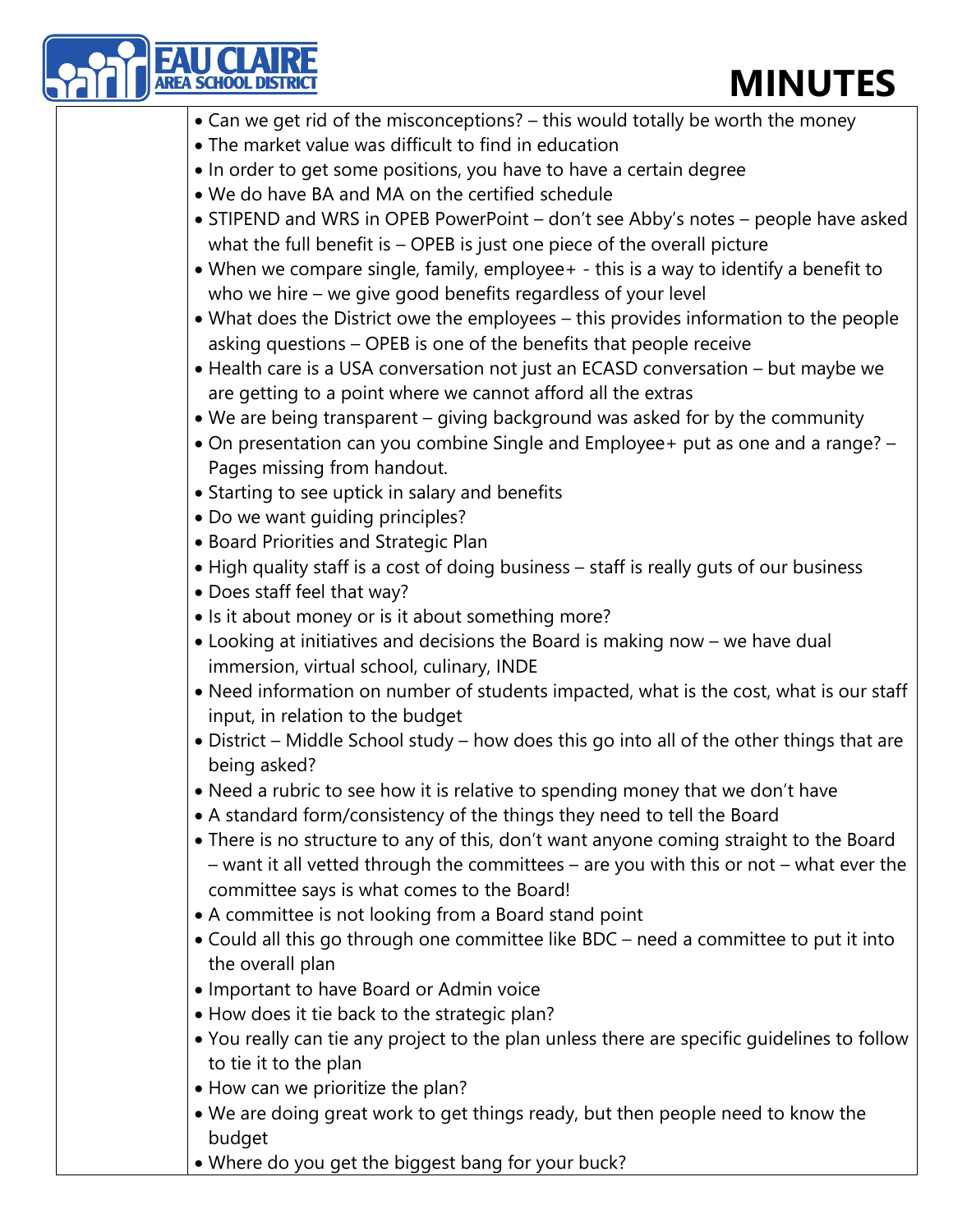

• Was not aware of the March 1 deadline!